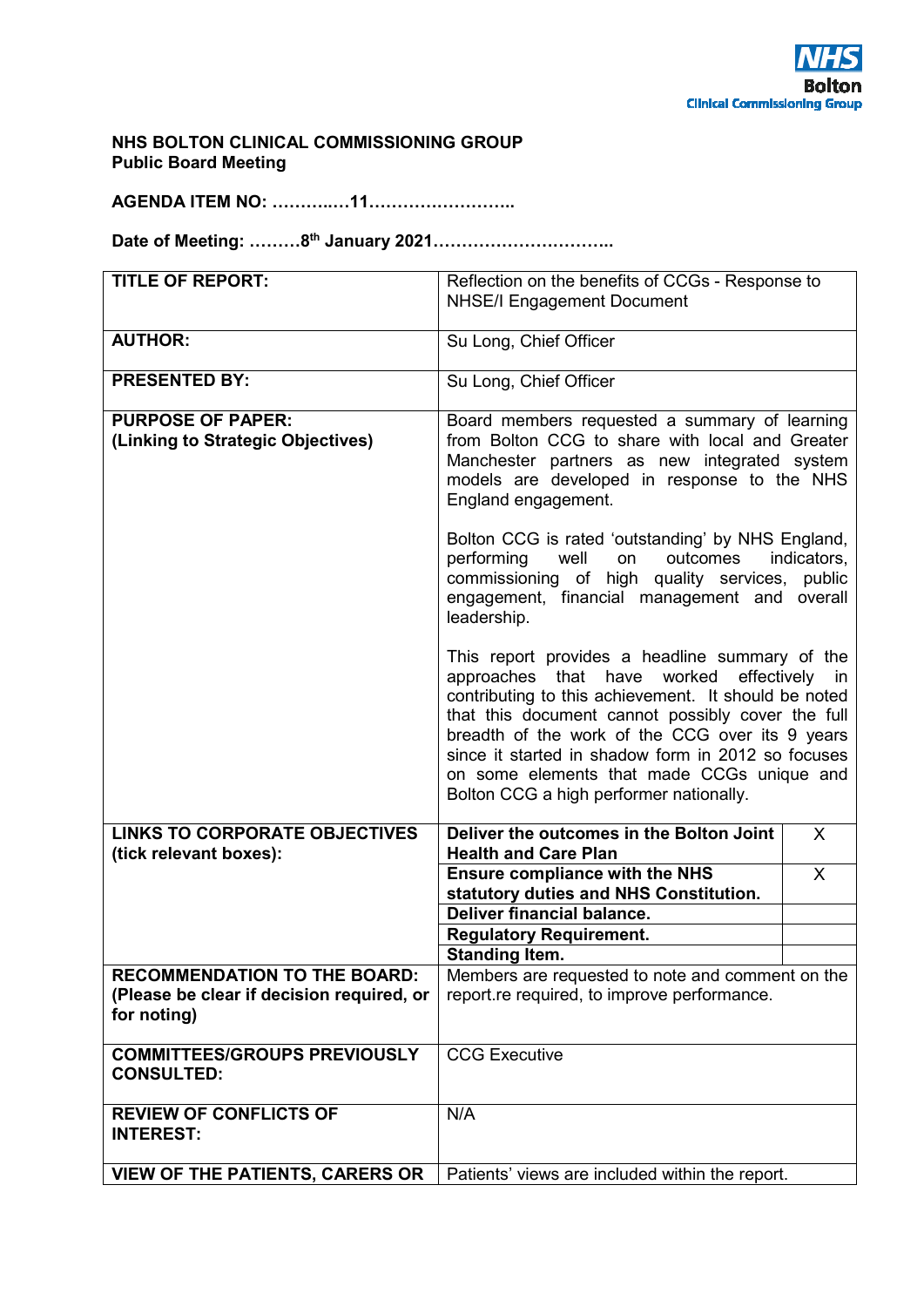| THE PUBLIC, AND THE EXTENT OF<br><b>THEIR INVOLVEMENT:</b>                                |                                 |
|-------------------------------------------------------------------------------------------|---------------------------------|
| OUTCOME OF EQUALITY IMPACT<br><b>ASSESSMENT (EIA) AND ANY</b><br><b>ASSOCIATED RISKS:</b> | EIA included within the report. |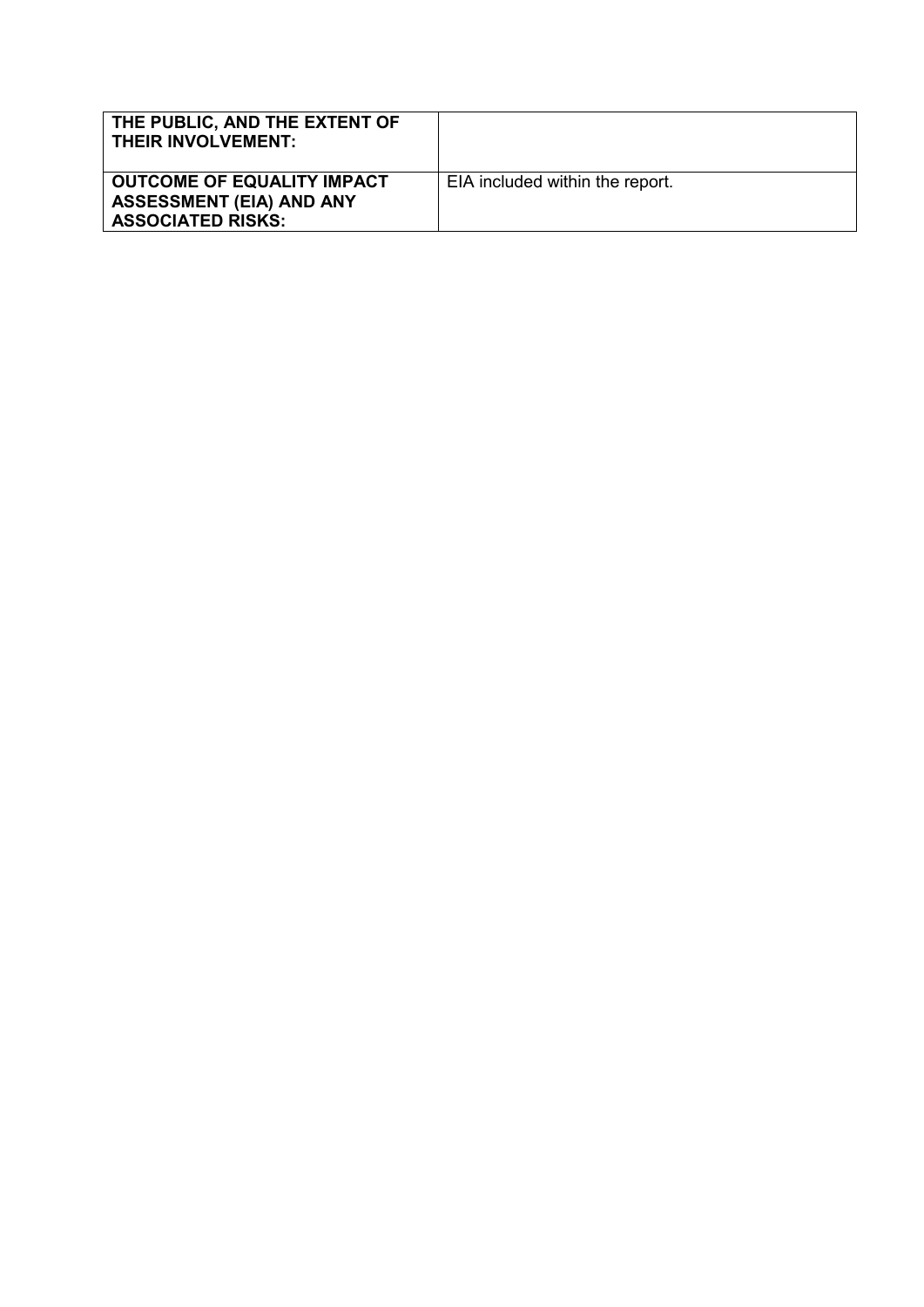## **Reflection on Learning by Bolton CCG - Response to NHSE/I Engagement Document**

# **1. Introduction**

Board members requested a summary of learning from Bolton CCG to share with local and Greater Manchester partners as new integrated system models are developed in response to the NHS England engagement.

Bolton CCG is rated 'outstanding' by NHS England, performing well on outcomes indicators, commissioning of high quality services, public engagement, financial management and overall leadership.

This report provides a headline summary of the approaches that have worked effectively in contributing to this achievement. It should be noted that this document cannot possibly cover the full breadth of the work of the CCG over its 9 years since it started in shadow form in 2012 so focuses on some elements that made CCGs unique and Bolton CCG a high performer nationally.

# **2. Summary of Beneficial Approaches**

# **2.1 Triple Aim Objectives**

Bolton CCG has always set its annual objectives using the Triple Aim: Improving population health outcomes, improving the quality and experience of care and delivering value for money. The triple aim is proposed in the NHS England engagement document as providing objectives for Trusts and integrated care systems. This development should be welcomed.

# **2.2 Equitable Funding**

CCGs are the statutory bodies charged with the responsibility for deciding the prioritisation of expenditure of the NHS budget for Bolton people. The important elements we have learned from and would encourage to be built upon in future models have been:

### 2.2.1 Arguing the case for fair funding for Bolton

The NHS England funding formula for CCGs is based on need of the population, incorporating age, deprivation and other characteristics. The target level of funding based on need has not yet been met for Bolton due to the slow rate of change in budgets that was set by NHS England. This target level of funding should still be fought for in Bolton

### 2.2.2 Parity of esteem for Mental Health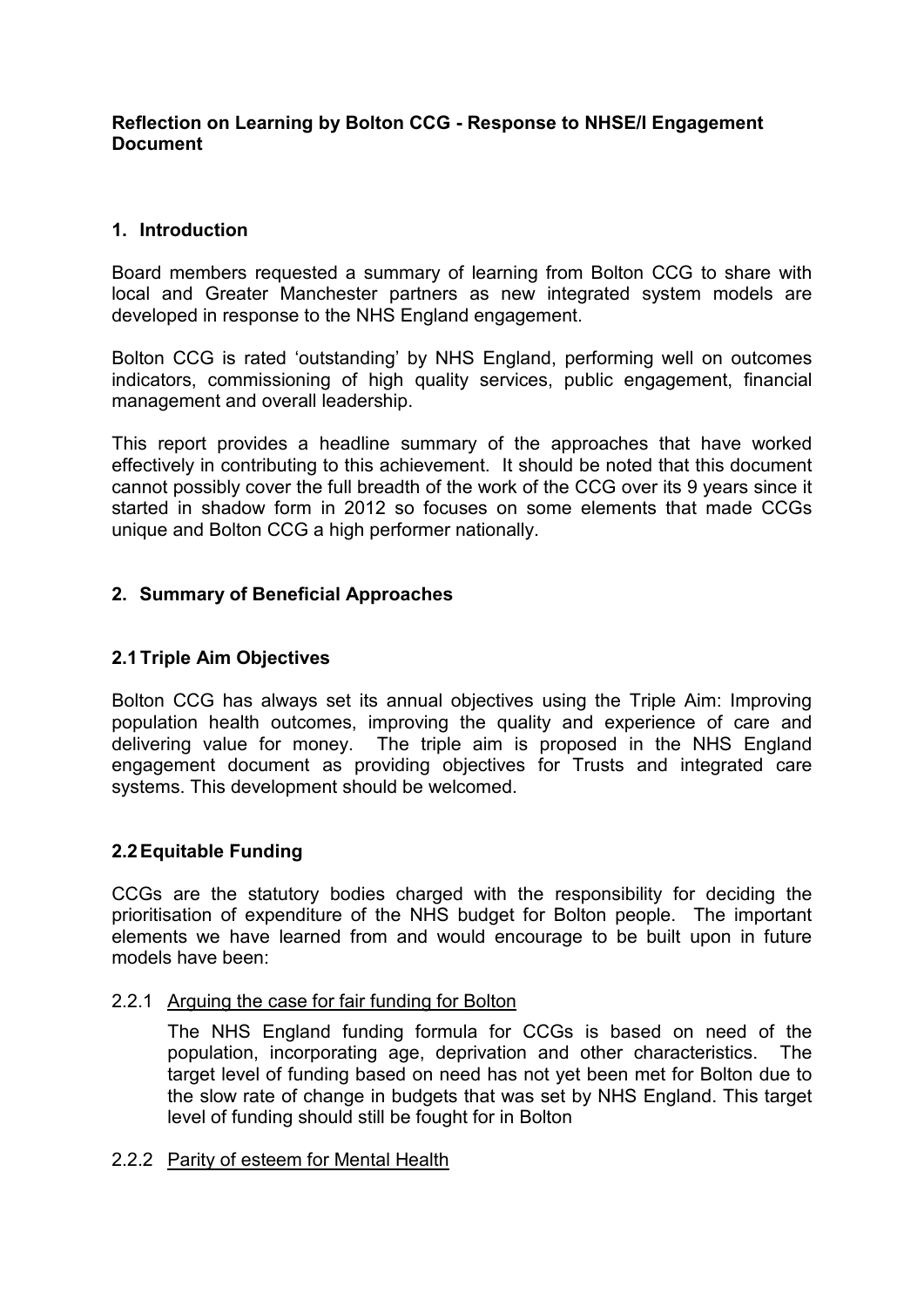The Board of Bolton CCG focused early on increasing expenditure on mental health due to our very low starting point. Mental Health remains a priority for the CCG and continuing to focus on appropriate funding levels should remain a Bolton priority.

## 2.2.3 Fair funding for General Practices

In response to the differential historic levels of funding for general practices across Bolton and, in order to improve standards and outcomes in Bolton, investment in the Bolton Quality Contract was achieved several years ahead of NHS England contract alterations.

## 2.2.4 Prioritisation of all expenditure

A successful approach undertaken by Bolton CCG has been to review all expenditure in order to identify priorities for investment and for savings. The easy approach would have been to simply prioritise the new NHS funding each year after inflation was applied to services but this would not have enabled the more ambitious investments that Bolton CCG has achieved. The Quality, Innovation, Productivity and Prevention (QIPP) approach undertaken by Bolton CCG has been praised by auditors for its inclusivity across the organisation and clear process.

## 2.2.5 Prioritising early intervention and prevention

Investment decisions have prioritised prevent and early intervention to deliver<br>the best Triple Aim impact. Examples in primary care include the Examples in primary care include the achievement of the highest NHS health check rates, the development of the Health Improvement Practitioner role from the success of health trainers, and incentivisation of achievement of the Best Care scores for several long term conditions in through the Bolton Quality Contract. Other examples include the support for more home based care in mental health, app access for young people to mental health support, and investment in early years support.

### 2.3 Public Engagement

Bolton CCG has taken very seriously the statutory responsibility for public and patient involvement in commissioning decisions. We have achieved the highest scores across all domains of the 2019-20 NHS Oversight Framework Patient and Community Engagement Indicator assessment. This reflects an approach that is about regular and ongoing engagement with community groups and equality target action groups, in addition to communication and engagement using social media and more traditional methods.

### 2.4 Clinical Engagement in Commissioning

Bolton CCG was set up to value the important role of GPs in commissioning that was aspired for in the Health Act 2012. The understanding of GPs of the full pathways of care, the feedback they receive in their consulting rooms from patients about experience of care, and their role in referring for and prescribing healthcare are all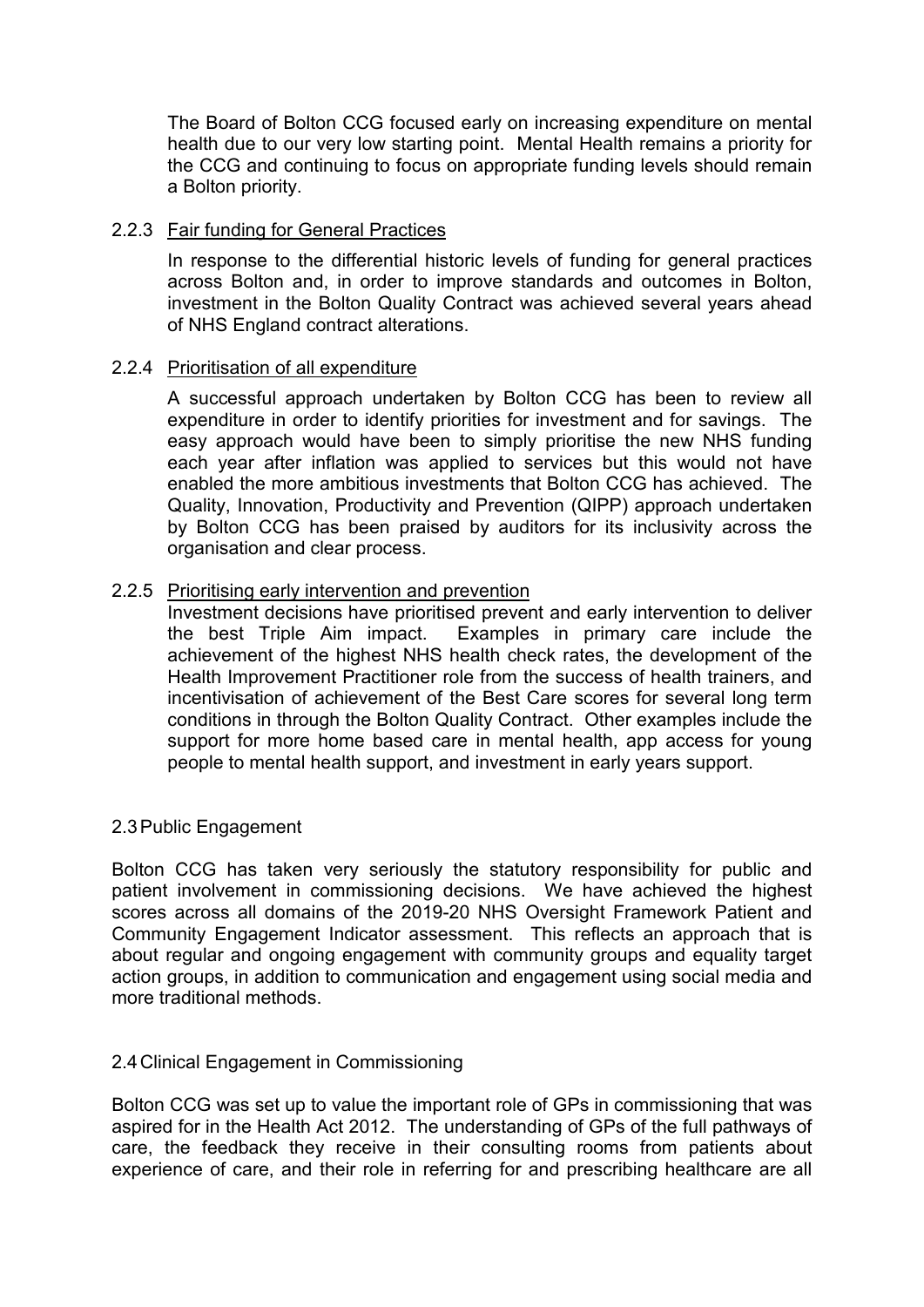critical to the intelligence applied to improving the outcomes, quality, experience and value for money of care commissioned. Clinical engagement has been successfully achieved through the following methods:

# 2.4.1 Member Practice engagement

Regular monthly engagement with every General Practice is undertaken via a Practice Clinical Lead for each Practice, with a calendar of events in the diagram below.



# 2.4.2 Clinical Leadership

The organisational structure of Bolton CCG was developed with clinical and managerial skills working together at all levels. Skills development for clinical leaders at different levels is offered through development support and through the roles available, as shown in the diagram below:



All Board and Commissioning Lead roles have job descriptions and appointment processes in the CCG Standing Financial Instructions. Each of these roles are expected to meet the Nolan Principles of public life, follow NHS England conflicts of interest requirements, focus on the Triple Aim and act in the best interests of Bolton people.

## 2.4.3 Primary and secondary care clinical interface

An important area for focus for improving the quality and experience of care is the interface between hospital and primary care. The Clinical Standards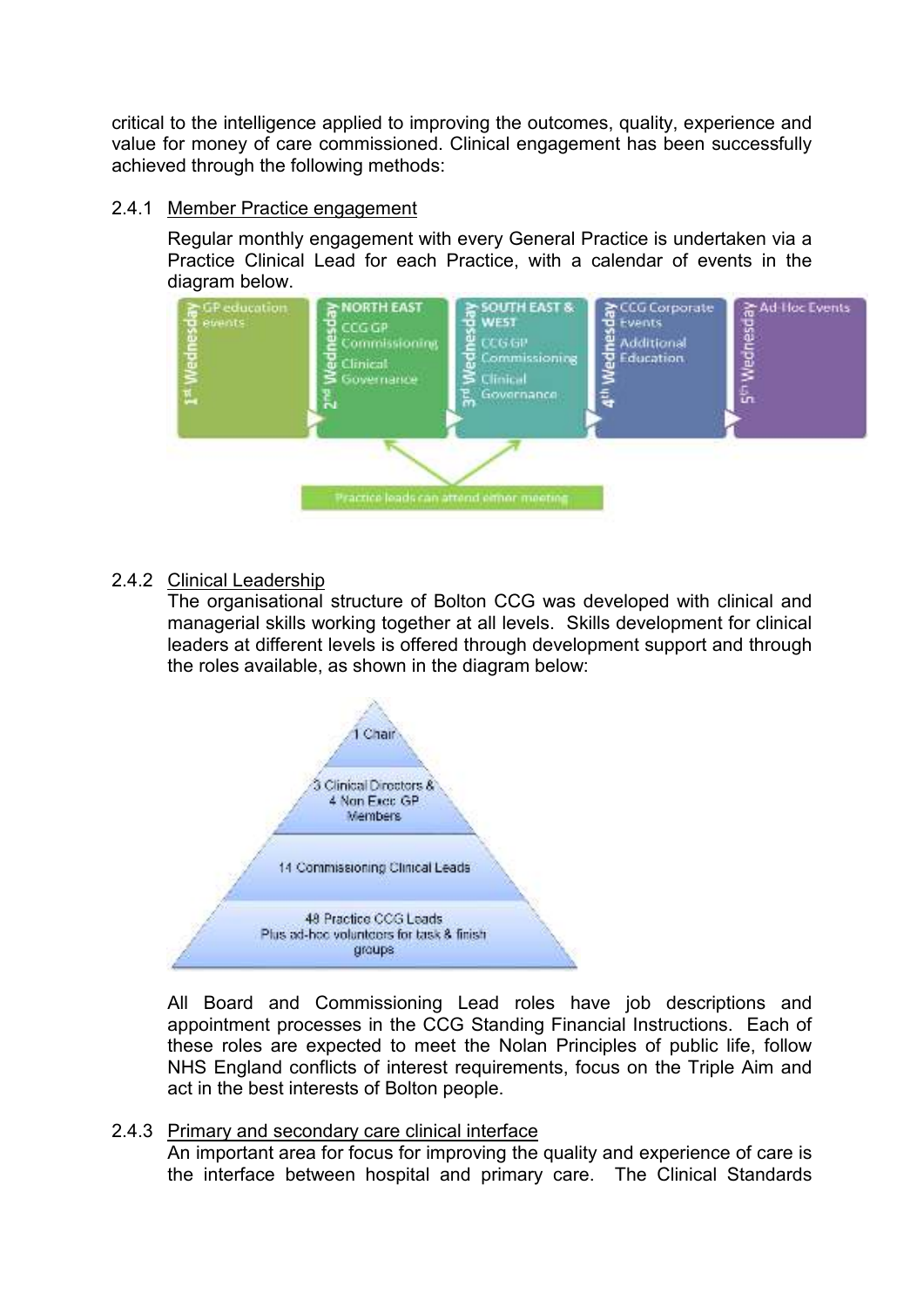Board involves CCG, LMC, Bolton FT and GMMH FT members in order to agree clinical responsibilities for elements of care pathways and implement them.

## 2.4.4 Clinical Incident Reporting

Clinical incident reporting is encouraged by practices, nursing and care homes and all commissioned services in order to share quality concerns or near misses. The CCG quality team themes and identifies improvements as a result of this important reporting.

## **2.5 Transparent performance improvement**

The approach to quality and performance improvement undertaken by the CCG has, at its most successful, been data driven and supportive rather than oppositional. Examples have included transparent data presented on all Practices, the support offered to nursing and care homes in response to CQC recommendations and the involvement of CCG staff on key quality groups within local providers.

Data is analysed using an understanding of population need. For example, Practices are peer clustered according to the demographics of their registered population (using age, ethnicity, and deprivation) ensuring we are comparing like with like when encouraging practices to improve.

## **2.6 Working in partnership**

As a commissioner, the CCG has always understood that the quality of services delivered to local people is reliant on effective delivery by member practices and health and care providers. Good relationships with our partners are therefore valued.

Bolton's response to the COVID-19 pandemic has been an example of the benefit of good relationships and close working across the locality in order to support local people during the greatest health and care challenge we have met. Bolton CCG staff, member practices and partner organisations should be praised for stepping up and working so hard to meet the ever changing and very challenging requirements as the pandemic continues.

Bolton's approach to integration, embodied by the Bolton Locality Plan for the last four years, is clear that health and care integration and prioritisation of early intervention and prevention in Bolton is more important than organisational interests. The direction of travel Bolton partners have been taking with Bolton CCG is supported by the NHS England engagement document. Examples include:

- Pooling of budgets with joint decision making involving political, clinical and professional skills. This commenced with the Better Care Fund, characterised by support to social care, and widened to £180 million budget with risk sharing between the CCG and Bolton Council.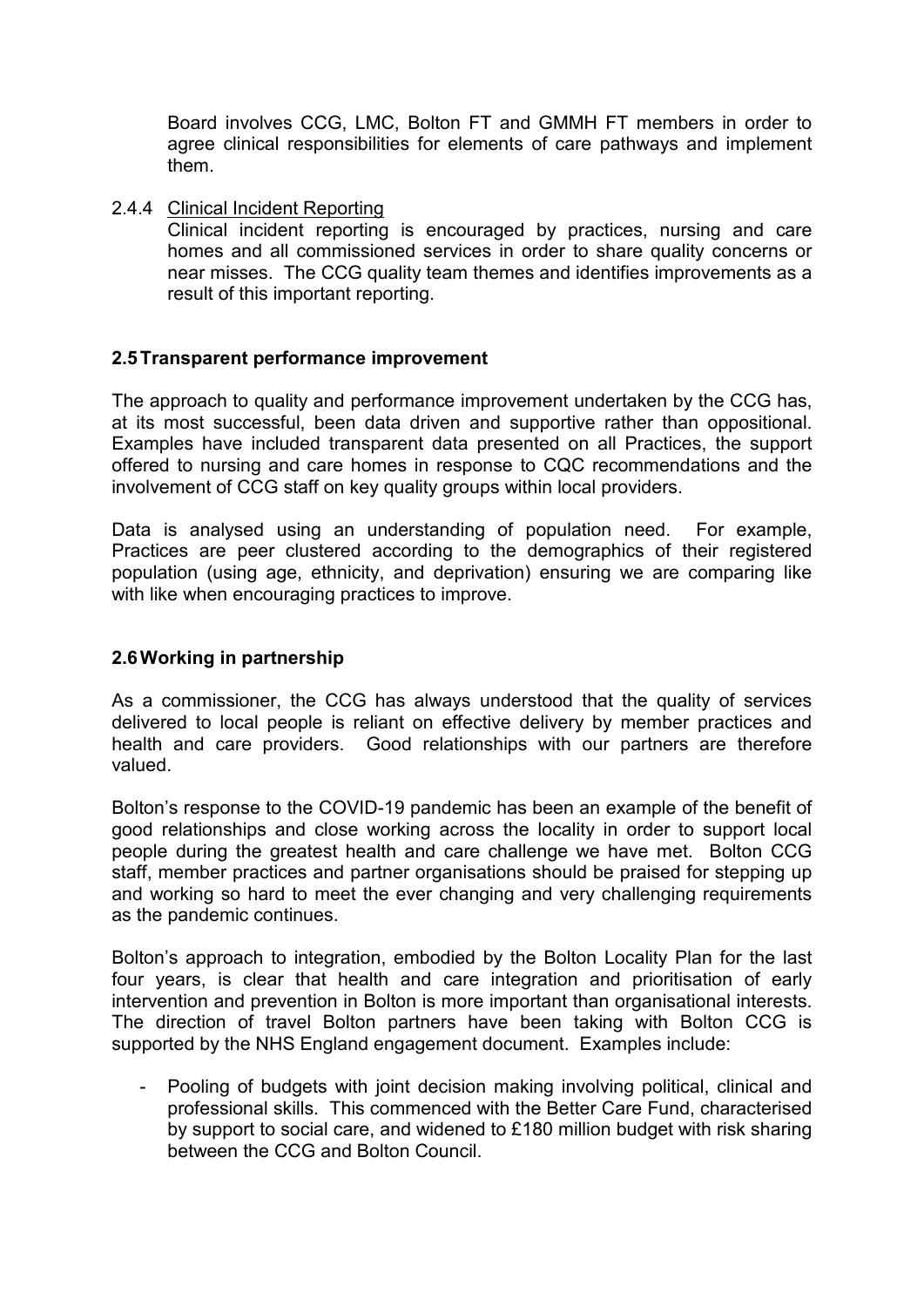- Strong focus within the CCG on improving the quality of individual case management for highly complex individual cases, and expanding personal health budgets, working in partnership with Bolton Council on relevant children, learning disability and adult cases.
- The use of Greater Manchester transformation funding to cluster practices together for introduction of a new shared workforce to support Primary Care. This pre-dated the introduction of Primary Care Networks and made this an easier process.

The commonality between the NHS England direction for integrated systems and Bolton's ongoing work leads to a strong belief that the positive approaches outlined in this document should, be built upon during the ongoing transition locally, and within Greater Manchester

# **3. Recommendation**

Members of the CCG Board are requested to comment on and note this summary.

The following paper is the Greater Manchester Health & Care Partnership response to the NHS England engagement document, representing a coordinated view across all health and care organisations.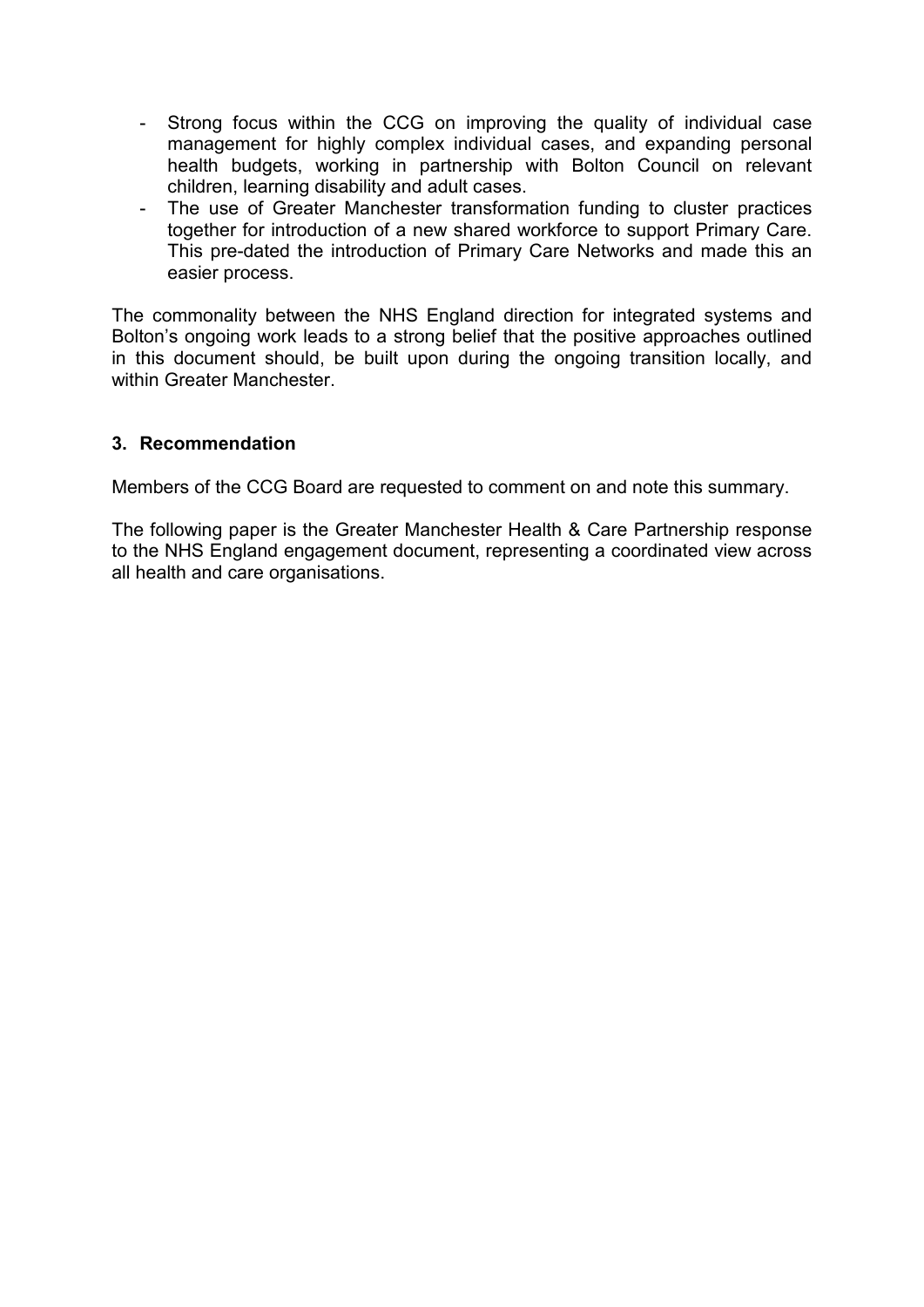



# Integrating care - Next steps to building strong and effective integrated care systems across England RESPONDING TO THE NATIONAL ENGAGEMENT EXERCISE

### **14th December 2020**

# 1 Introduction

This document proposes a GM response to the engagement questions in the national document, "Integrating care - Next steps to building strong and effective integrated care systems across England", published by NHSI/E on 26 Nov<sup>1</sup>.

# 2 National Changes Proposed

- 2.1 NHSEI has now published its intentions for Integrated Care Systems across England. It details how systems and their constituent organisations will accelerate collaborative ways of working in future, considering the key components of an effective integrated care system (ICS) and the immediate and long-term challenges presented by the COVID-19 pandemic.
- 2.2 From April 2021 this will require all parts of the health and care system to work together as Integrated Care Systems, involving:
	- $\triangleright$  Stronger partnerships in local places between the NHS, local government and others with a more central role for primary care in providing joined-up care;
	- $\triangleright$  Provider organisations being asked to step forward in formal collaborative arrangements that allow them to operate at scale; and
	- $\triangleright$  Developing strategic commissioning through systems with a focus on population health outcomes;
	- ➢ The use of digital and data to drive system working, connect health and care providers, improve outcomes and put the citizen at the heart of their own care.
- 3.3 This document also describes options for giving ICSs a firmer footing in legislation likely to take affect from April 2022 (subject to Parliamentary decision). These proposals sit alongside other recommendations aimed at removing legislative barriers to integration across health bodies and with social care, to help deliver better care and outcomes for patients through collaboration, and to join up national leadership more formally.

# 3 Legislative proposals

[https://www.england.nhs.uk/wp-content/uploads/2020/11/261120-item-5-integrating-care-next-steps-for-integrated](https://www.england.nhs.uk/wp-content/uploads/2020/11/261120-item-5-integrating-care-next-steps-for-integrated-care-systems.pdf)[care-systems.pdf](https://www.england.nhs.uk/wp-content/uploads/2020/11/261120-item-5-integrating-care-next-steps-for-integrated-care-systems.pdf)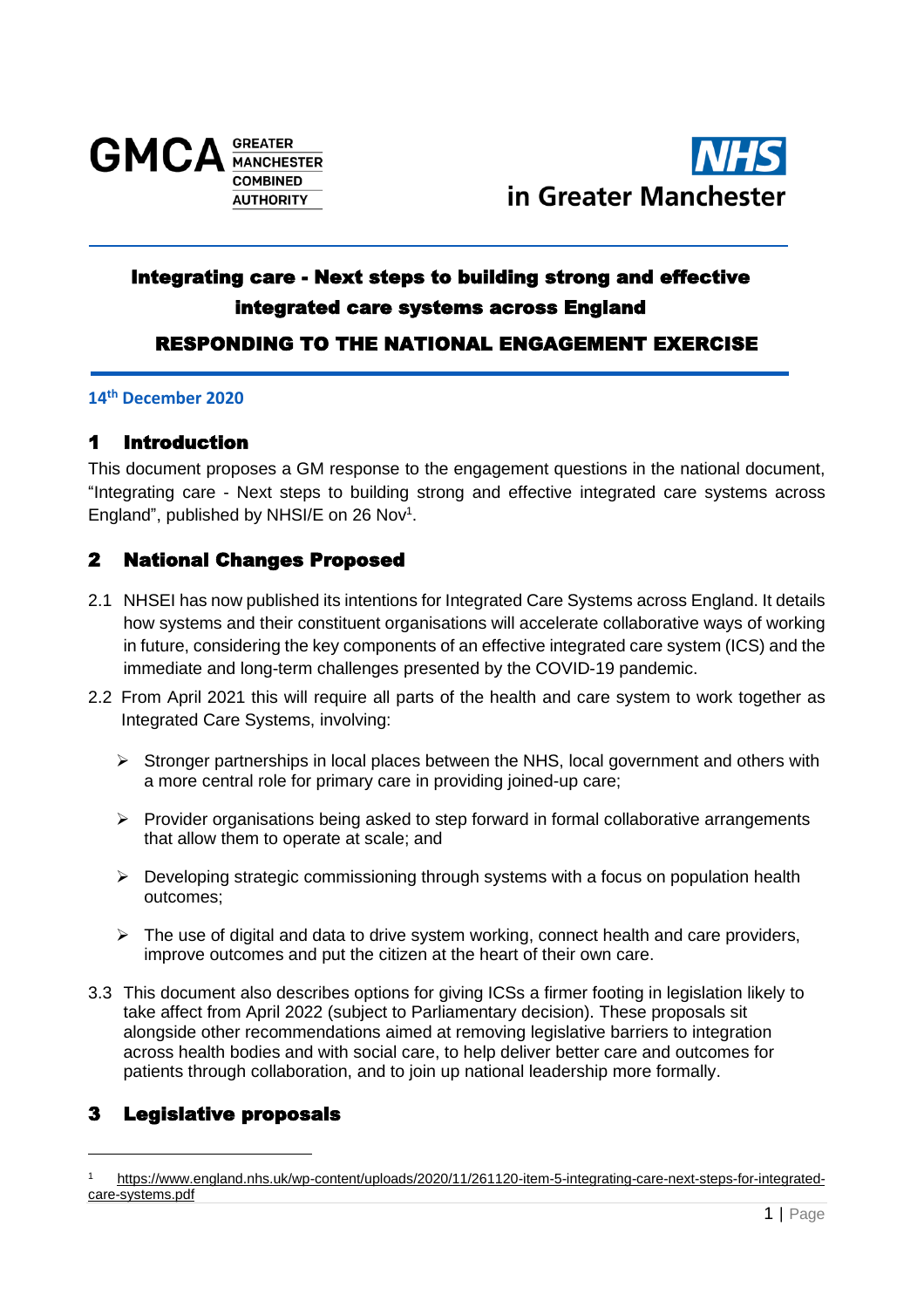- Current legislation<sup>2</sup> does not have a "sufficiently firm foundation for system working"
- NHSEI made recommendations on legislation change in Sep 2019 (the NHS Bill3). They are not detailed here (see paper, section 3.3) but NHSE believe they still stand.
- One of the recommendations was for a new statutory underpinning to establish ICS boards through 'voluntary joint committees' - "an entity through which members could delegate their organisational functions to its members to take a collective decision". Engagement about this raised questions as to whether such a voluntary approach would drive system working.
- The COVID-19 response has increased the desire from the system for clarity about ICSs and the organisations within them, and an NHS Bill was included in the Queen's speech in Jan 2020 and so NHSE believe the time is appropriate to achieve clarity and establish a legislative basis for ICSs.
- The paper outlines two options for "enshrining ICSs in legislation" without "triggering a topdown reorganization".
- Both options (models) have broad membership and joint decision-making, responsibility for the system plan, operating in accordance with a new 'triple aim' duty<sup>4</sup> for all organisations -'better health for the whole population, better quality care for all patients and financially sustainable services for the taxpayer" - duty and a lead role in relating to national level bodies.
- Both models identify local government as an integral part of the ICS through planning and shaping services, delegation of functions to committees including NHS and local government and exploiting existing flexibility for pooling functions and funding.

# **3.1 Option 1: a statutory committee model**

- This model would include an Accountable Officer (AO) and bind together current statutory organisations.
- The AO would be chosen from the board's mandatory members. Individual organisations would retain their own AOs/CEOS but the ICS AO would be a role recognised in legislation and would have formal duties in relation to delivering the ICS board's functions.
- This is close to the original proposal in Sep 19, and would enable joint decision-making
- There would be one aligned CCG per ICS footprint, and new powers to allow that CCG to delegate many of its population health functions to providers. Current accountability structures for CCGs and providers would remain.
- Downsides to this model include:
	- Lack of clarity of leadership and accountability especially for patient outcomes and financial matters
	- An ICS and a CCG AO may add to this confusion
	- CCG governing body and GP membership is retained, but it is questionable whether these are sufficiently diverse to fulfil the different role of CCGs in an ICS

# **3.2 Option 2: a statutory corporate NHS body**

• This model would bring CCG statutory functions into the ICS. Additional functions would be conferred on ICSs and existing CCG functions modified to create a new framework of duties and powers.

<sup>2</sup> National Health Service Act 2006 and the Health and Social Care Act 2012

[https://www.england.nhs.uk/wp-content/uploads/2019/09/BM1917-NHS-recommendations-Government-Parliament](https://www.england.nhs.uk/wp-content/uploads/2019/09/BM1917-NHS-recommendations-Government-Parliament-for-an-NHS-Bill.pdf)[for-an-NHS-Bill.pdf](https://www.england.nhs.uk/wp-content/uploads/2019/09/BM1917-NHS-recommendations-Government-Parliament-for-an-NHS-Bill.pdf)

[https://www.england.nhs.uk/wp-content/uploads/2019/09/BM1917-NHS-recommendations-Government-Parliament](https://www.england.nhs.uk/wp-content/uploads/2019/09/BM1917-NHS-recommendations-Government-Parliament-for-an-NHS-Bill.pdf)[for-an-NHS-Bill.pdf](https://www.england.nhs.uk/wp-content/uploads/2019/09/BM1917-NHS-recommendations-Government-Parliament-for-an-NHS-Bill.pdf)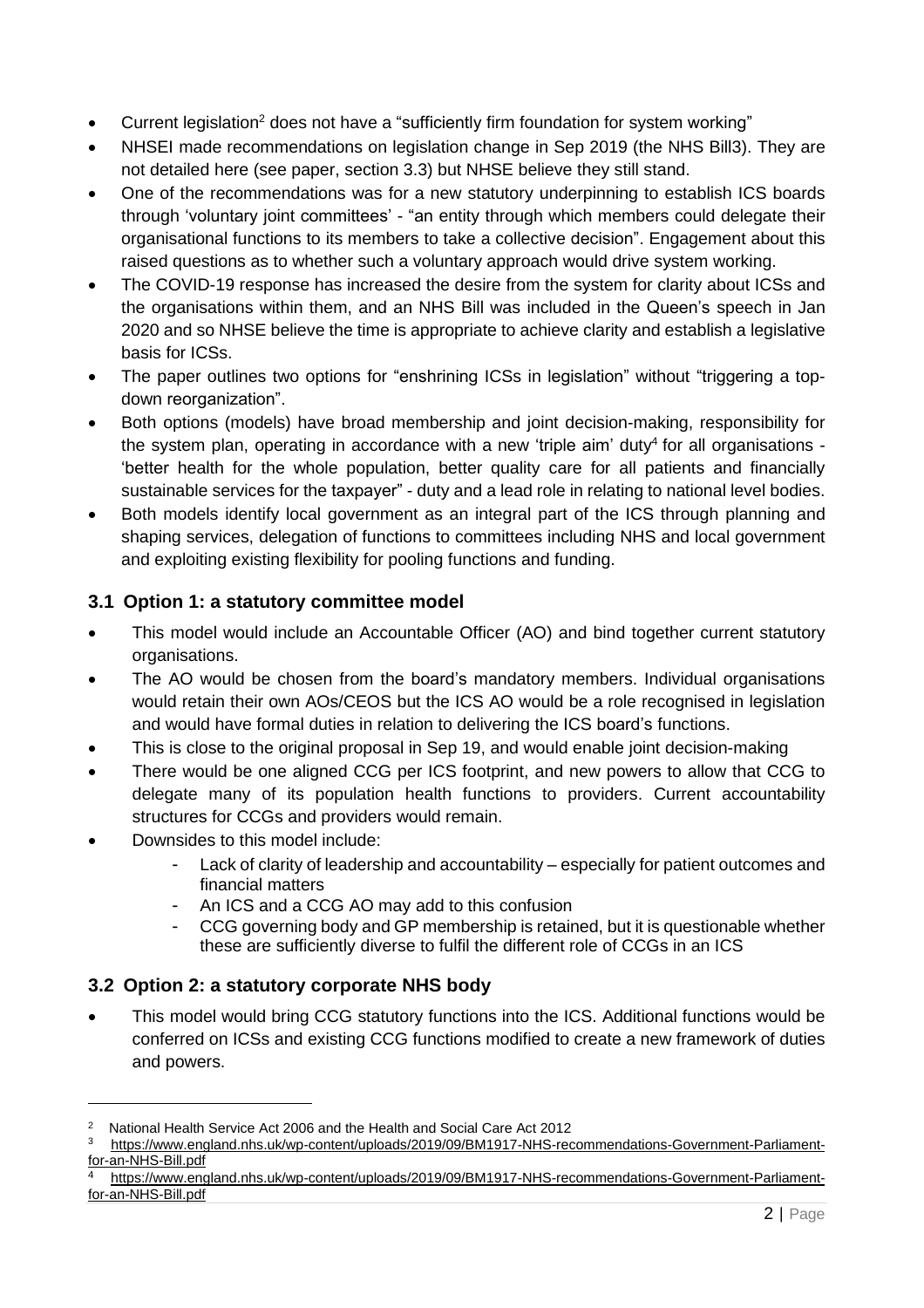- CCG governing body/membership would be replaced by an ICS board consisting of representatives from system partners, without a power of individual organisational veto.
- Minimum board membership
	- **Chair**
	- Chief Executive
	- Chief Financial Officer
	- Representatives of NHS providers, primary care and local government
- ICS Chief Executive would be a full-time AO role, strengthening lines of accountability and with a key leadership role in system delivery.
- ICS would have a primary duty to "**secure the effective provision of health services to meet the needs of the system population, working in collaboration with partner organisations**" with the flexibility to make arrangements (through contracts with providers) or delegating responsibility for specified services to one or more providers.

# **3.3 Response requested**

NHS organisations are asked to consider 4 questions relating to the legislative proposals in the paper (see [Table](#page-9-0) ) and to respond with views on the proposed options by 8 January 2021.

<span id="page-9-0"></span>*Table 1*

## *3.3.1 Questions*

**Q.** Do you agree that giving ICSs a statutory footing from 2022, alongside other legislative proposals, provides the right foundation for the NHS over the next decade?

**Q.** Do you agree that option 2 offers a model that provides greater incentive for collaboration alongside clarity of accountability across systems, to Parliament and most importantly, to patients?

**Q.** Do you agree that, other than mandatory participation of NHS bodies and Local Authorities, membership should be sufficiently permissive to allow systems to shape their own governance arrangements to best suit their populations needs?

**Q.** Do you agree, subject to appropriate safeguards and where appropriate, that services currently commissioned by NHSE should be either transferred or delegated to ICS bodies?

# 4 Proposed Response

- 4.1 Colleagues across Greater Manchester believe the national document is a significant and positive contribution to the integration of health and social care and to meaningful action to improve health and improve healthcare. We strongly support the document's proposed characteristics for each ICS:
	- Stronger **partnerships in local places** between the NHS, local government and others with a more central role for primary care in providing joined-up care;
	- **Provider organisations** being asked to step forward in formal collaborative arrangements that allow them to operate at scale;
	- Developing **strategic commissioning** through systems with a focus on population health outcomes;
	- The use of **digital and data** to drive system working, connect health and care providers, improve outcomes and put the citizen at the heart of their own care.
- 4.2 We also strongly support the four fundamental purposes of an ICS: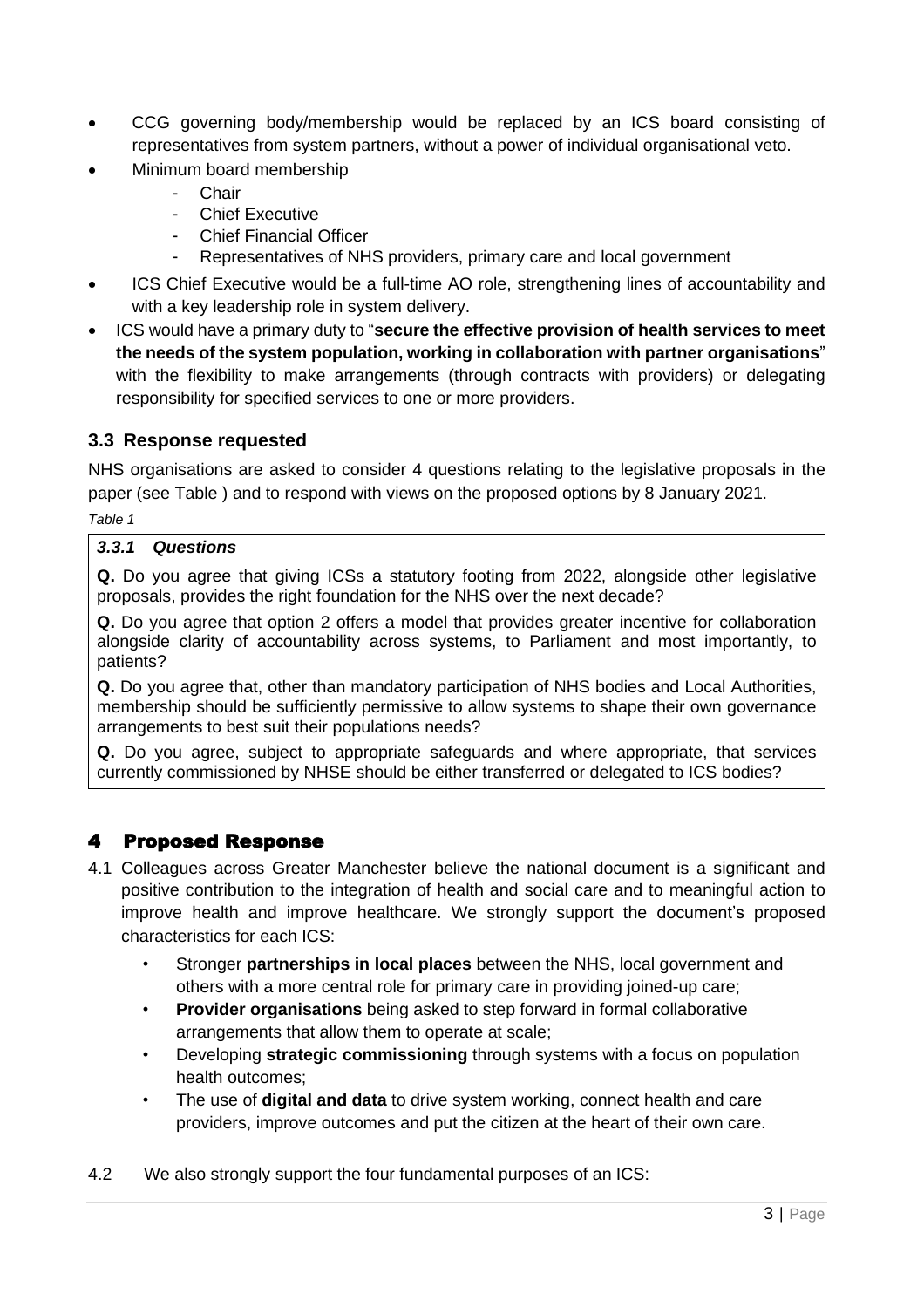- **improving population health and healthcare**; because "decisions taken closer to the communities they affect are likely to lead to better outcomes"
- **tackling unequal outcomes and access**; because "collaboration between partners in a place across health, care services, public health, and voluntary sector can overcome competing objectives and separate funding flows to help address health inequalities, improve outcomes, and deliver joined-up, efficient services for people"
- **enhancing productivity and value for money**; because "collaboration between providers across larger geographic footprints is likely to be more effective than competition in sustaining high quality care, tackling unequal access to services, and enhancing productivity."
- **helping the NHS to support broader social and economic development**.
- 4.3 The characteristics and purpose for ICSs proposed strongly match the ambitions for health and social care which each GM district has been pursuing locally over many years and which we have pursued together as the GM Health & Social Care Partnership since 2016. We believe therefore, that the proposals outlined in the document provide the basis for a positive next stage off our journey across Greater Manchester.

## **4.4 Engagement Questions**

### **Q1. Do you agree that giving ICSs a statutory footing from 2022, alongside other legislative proposals, provides the right foundation for the NHS over the next decade?**

We agree. In proposing the devolution agreement in 2015 we sought the means to bring the resources and decisions affecting care for local residents closer to them. We also elevated the value of collaboration across organisations, across sectors and between localities as a necessary characteristic of a system organised to pursue shared objectives or a population served jointly. We believe, that the proposals in the national document to establish those through statutory means recognise and fix those objectives for the long term.

The other legislative proposals we believe will help create the conditions for effective place based working both through the duty to collaborate and through the adjustment proposed for the consequent legislative framework.

However, the benefits of this change can only be fully realised if they are genuinely able to support models for comprehensive, place based working with the most local possible control of the range of resources to make that happen. The facility to establish locally accountable place based system boards with the authority and flexibility to jointly control the full range of resources for the populations they serve is the key condition the ICS should be expected to enable.

The risk without this recognition is that decision making actually becomes more distant from communities, is disconnected from those wider public and VCSE services which is the only way to unlock preventative potential and affect patterns of demand on formal health and care services.

Greater Manchester will continue to create the conditions for the deep integration of the local NHS, Local Government, wider public services, the VCSE and local communities in order to improve health as well as health services.

The establishment of the ICS on a statutory footing must therefore, be on the basis of bringing the 10 place based arrangements together in pursuit of shared system wide objectives. This could mirror the arrangement established across the Greater Manchester Combined Authority and the ten GM Councils. In the same way we would envisage an equivalent arrangement to establish the ICS Board to include the leadership in the ten localities. This is, we believe, the right means to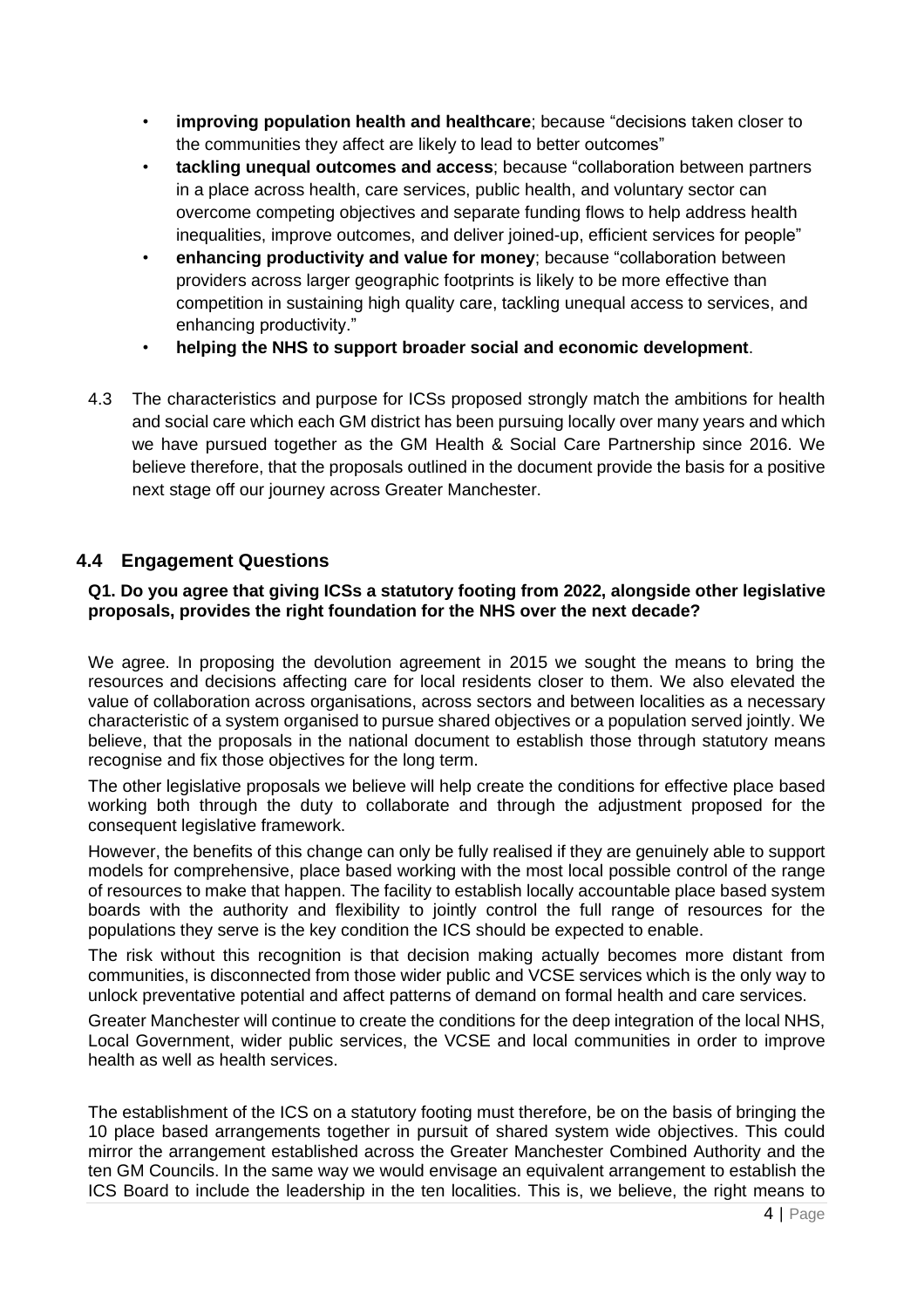ensure a two tier system does not emerge; and to maintain an alignment between locality and system level activities and priorities.

### **Q2. Do you agree that option 2 offers a model that provides greater incentive for collaboration alongside clarity of accountability across systems, to Parliament and most importantly, to patients?**

We agree, subject to the condition that the ICS Board model is constructed on the basis of place based membership alongside members representing system level accountabilities as proposed above. We believe that model is strengthened by being rooted in place and set to avoid the creation of a two tier, or hierarchical system. We would be concerned that option 1 risks creating confusion through a dual leadership for ICS level functions. Option 2 provides or a clearer structure which will minimise the potential or unnecessarily complicated governance which would undermine the means o supporting the system level collaboration.

The primary statutory duty to "secure the effective provision of health services to meet the needs of the system population, working in collaboration with partner organisations" is very helpful in supporting clarity on obligations to the NHS between the ICS and Parliament. This must not overlook the purpose and objectives however to improve health, reduce health inequalities and tackle unequal access and outcomes.

Option 2 would allow for a more streamlined arrangement to progress the commissioning and delivery of system level services where it is judged that those services are best planned and delivered at the system level for the whole population of 2.8m. Additionally it would confirm a clear vehicle for those services currently commissioned by NHSE to be done at a more local level through the ICS.

Option 2 provides a clearer opportunity to reduce or remove the commissioner/provider separation at the system level and reduce both the associated costs and the time and delay embedded into those avoidable transactional processes. The ambition in localities is to establish local governance and financial lows which similarly reduces the transactional burden of the commissioner provider split and this should be replicated at the system level.

Option 2 could be strengthened further by having clear recommendation about an enhanced role of local authority scrutiny functions to build these into place based whole system scrutiny of quality, finance and other mattes requiring more granular review than can occur at the level of the ICS.

### **Q3. Do you agree that, other than mandatory participation of NHS bodies and Local Authorities, membership should be sufficiently permissive to allow systems to shape their own governance arrangements to best suit their populations needs?**

We agree. We have clear ambitions for the membership and governance to be broad and open to wider public services and civil service partners from the VCSE sector and welcome the opportunity that a permissive framework allows. This is true at both place/district level and at the GM level.

At the same time we have seen the value of blending political, clinical/professional, patient/resident and expert managerial leadership. This also, therefore, provides the necessary flexibility to allow us to establish and benefit from that breadth of leadership.

The potential for place based provider collaboratives is immense. New models spanning social, emotional, psychological and medical approaches are the key to public service transformation and the ability to improve health.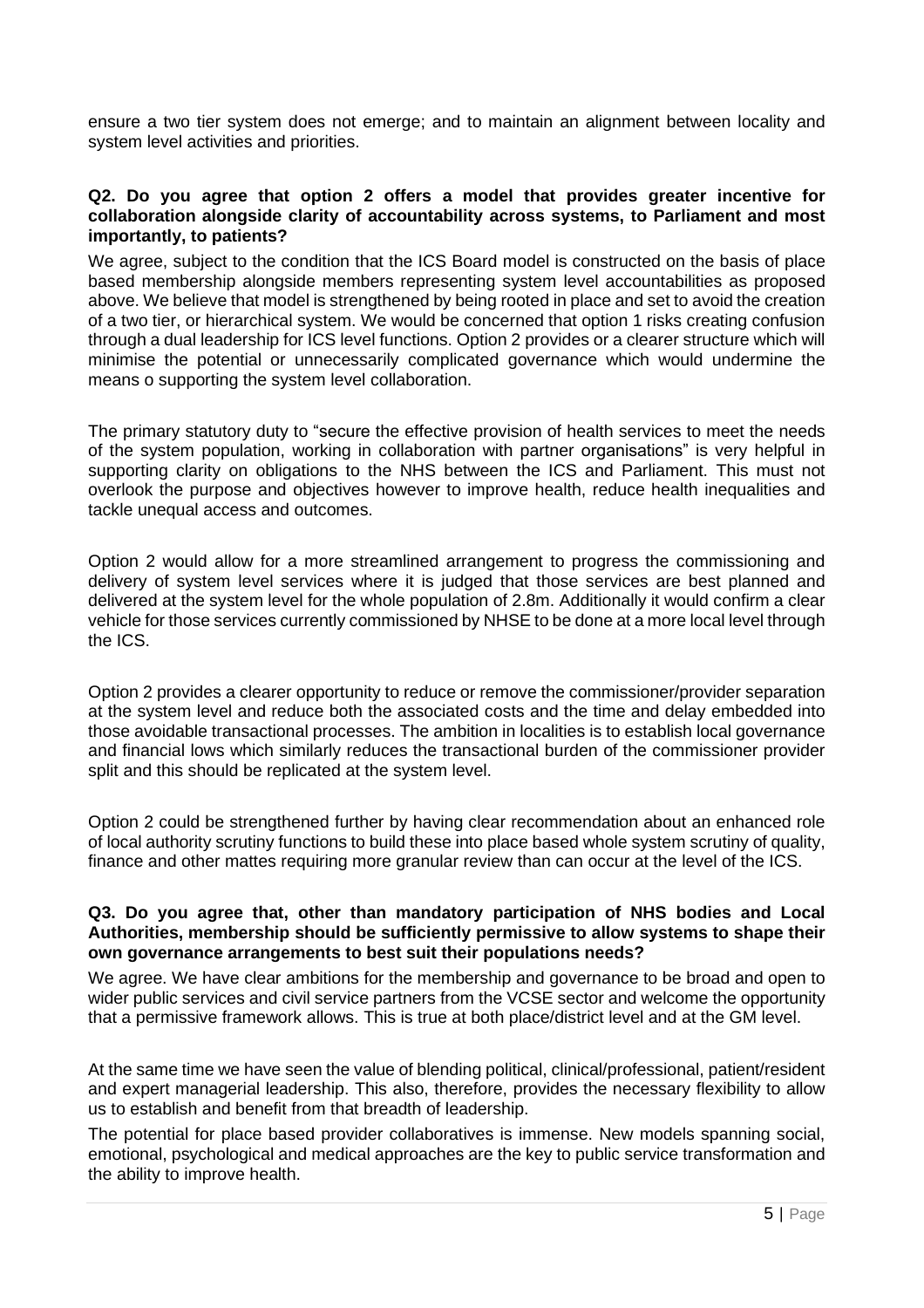Those models maximising the social value they bring to local places over the coming decade will be central to the nation's recovery from the social and economic effects of the pandemic.

This is potentially a radical development of the FT model and will require regulators to adapt, with more support from national regulators for systems as well as the individual organisations within them, and a shift in emphasis to reflect the importance of partnership working to improve population health.

### **Q 4. Do you agree, subject to appropriate safeguards and where appropriate, that services currently commissioned by NHSE should be either transferred or delegated to ICS bodies?**

We agree. Our ambition is to fully join pathways so that coordinated decisions are made locally and funding is used in the most effective way possible to improve outcomes for the population. When the Greater Manchester Health and Social Care Partnership (GMHSCP) formally took charge of the £6bn health and social care budget on 1 April 2016, it also assumed delegated responsibility for a wide range of specialised services.

Working through integrated local arrangements, including Lead Providers, we have been able to plan and build more comprehensive service models through wellbeing, integrated community provision, and GM models of service which span locality boundaries and more specialist services. This has already delivered benefits which we would hope to build on, including:

This plan has led to closer integration commissioning arrangements supporting acute and mental health service transformation to deliver:

- The Improving Specialist Care Programme Investments into Specialised Commissioned level 1 Neurorehabilitation to deliver the new standards within the Model of Care.
- GM Population Health Priorities such as supporting plans to roll out Lung Health checks in localities and joint planning for increased tertiary lung resections as a consequence of increased CCG screening initiatives. Specialised commissioning recommendations have also informed the case for change to reshape services for people living with HIV in GM within the GM Sexual and Reproductive Health Strategy.
- GM Mental Health Transformation Programmes through supporting the development of new delivery models for Tier 4 Child and Adolescent Mental Health Service and Adult Secure service provision.
- Regional and national specialised service developments (non-delegated services) within Greater Manchester such as the establishment of of the GM level 2 adult Congenital Heart Disease service as an integral part of a North-West CHD Network at MFT and establishing new CAR-T treatments therapies for children and young people with B cell acute lymphoblastic leukaemia.
- NHS England national policy service developments such as the implementation of 5 year delivery plans for Intra Arterial Thrombectomy (IAT) across GM to achieve a 24/7 service by 2021/22.
- New Innovations such as GM's Early Adopter Status for Primary Care-led Transgender Health Service development.

The delegation and transfer of responsibilities is the means rather than the ends of course. It should follow the broader principle outlined in the national document, and supported here, to continually seek to bring decisions as close to communities as possible and to bring together physical and mental, social and medical approaches to support comprehensive care and recovery focussed approaches.

# 5 Recommendation

## **5.1 Partnership Executive Board is asked to:**

i. Discuss the proposed response and agree any amendments or additions.